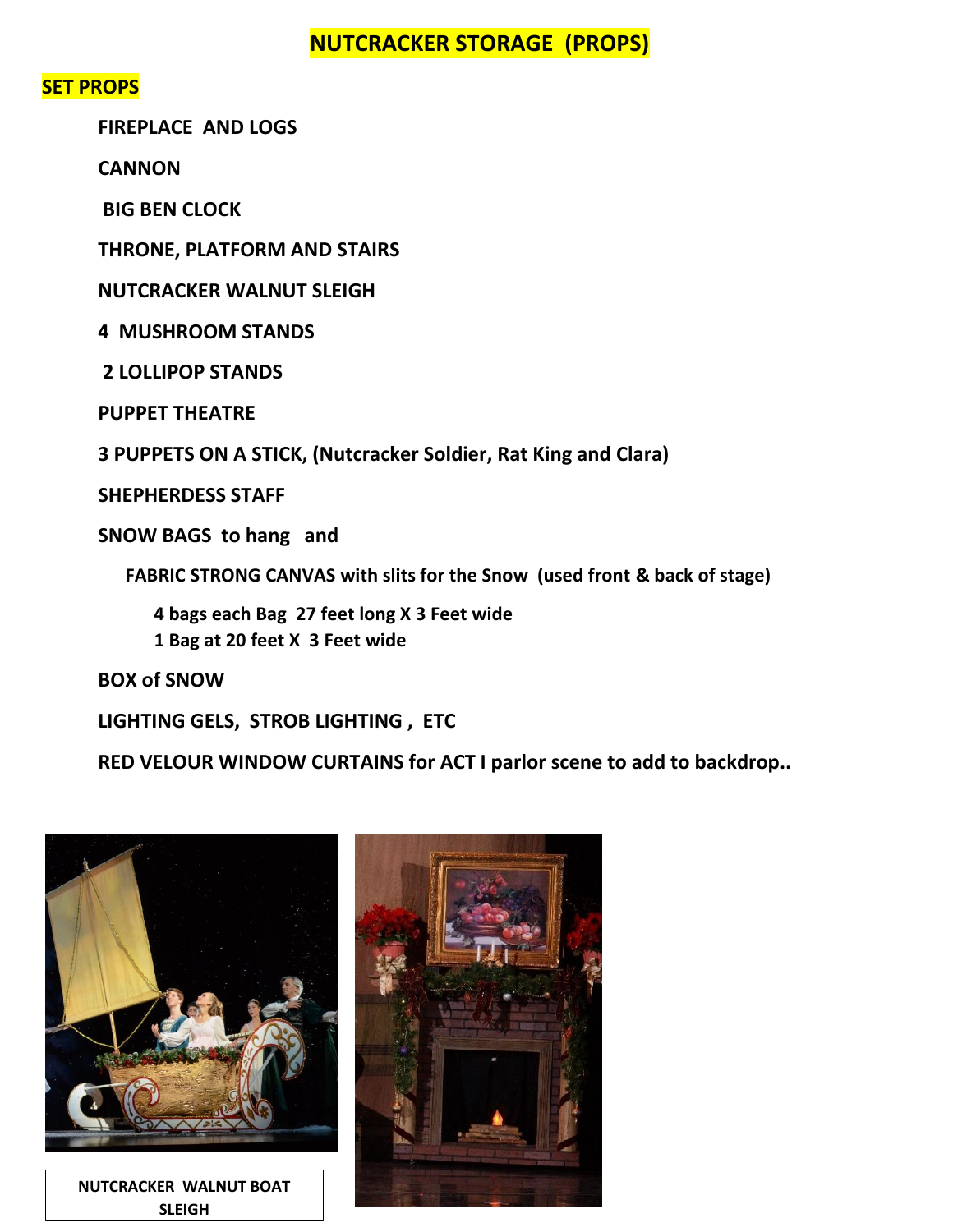**FIREPLACE IN PARLOR…. When the log is removed ..the mouse prince can enter the stage from inside the fireplace.**



## **CANNON IN BATTLE SCENE**



**2 of these placed on each side of the throne.**

 $\overline{\phantom{a}}$ 



**4 of These Mushroom stands are place 2 on each side of throne.**



**LIGHTING GELS**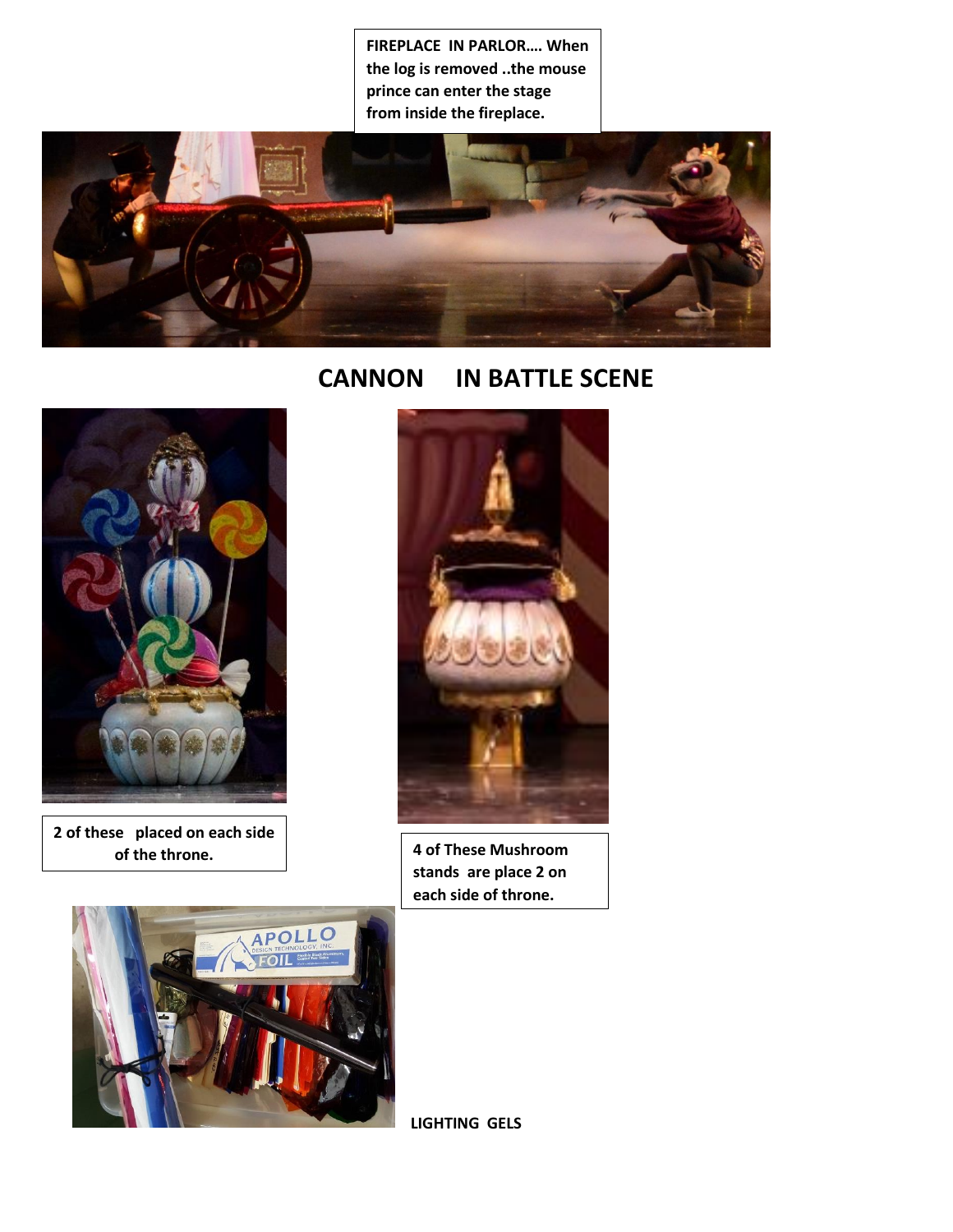



To be placed on top of a mushroom stand



The Clock is FLAT and is **Shepherdess Staff** Bow on Staff **RIGGED TO FLY if needed.**



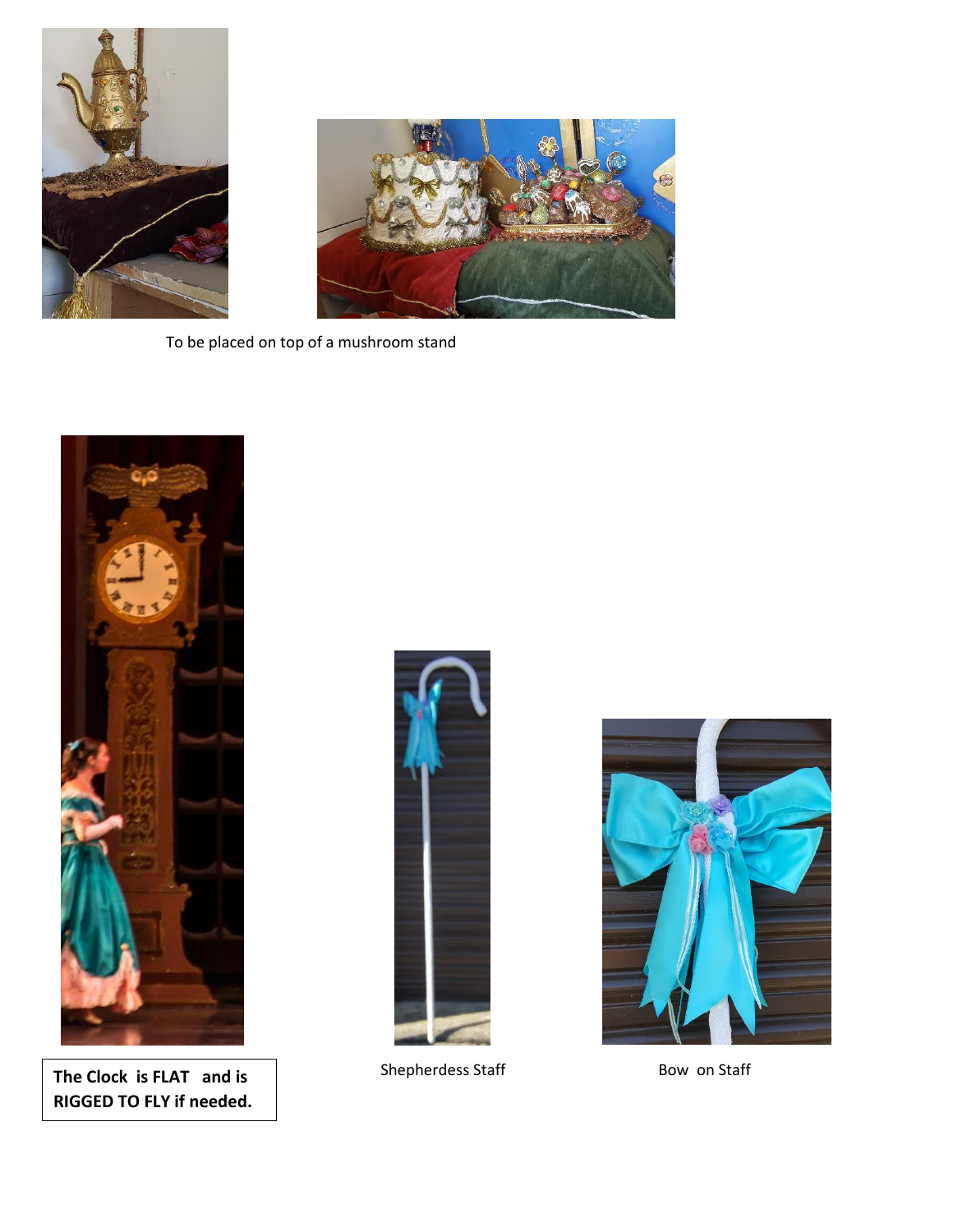

**The FAKE FOOD ON THE TABLE , Turkey, Fruit, Bread, Cake and the 2 Red Table Cloths to be placed in the Parlor.. Act I**



THRONE, ON PLATFORM AND STAIRS ON SIDES (Backdrop behind the Throne is not included )



**Puppet Theatre on wheels**

**Jester Doll coming out of the Puppet Theatre as does the Ballerina Doll and Nutcracker Soldier**





**Three Puppets on a stick Mouse King, Nutcracker and Clara**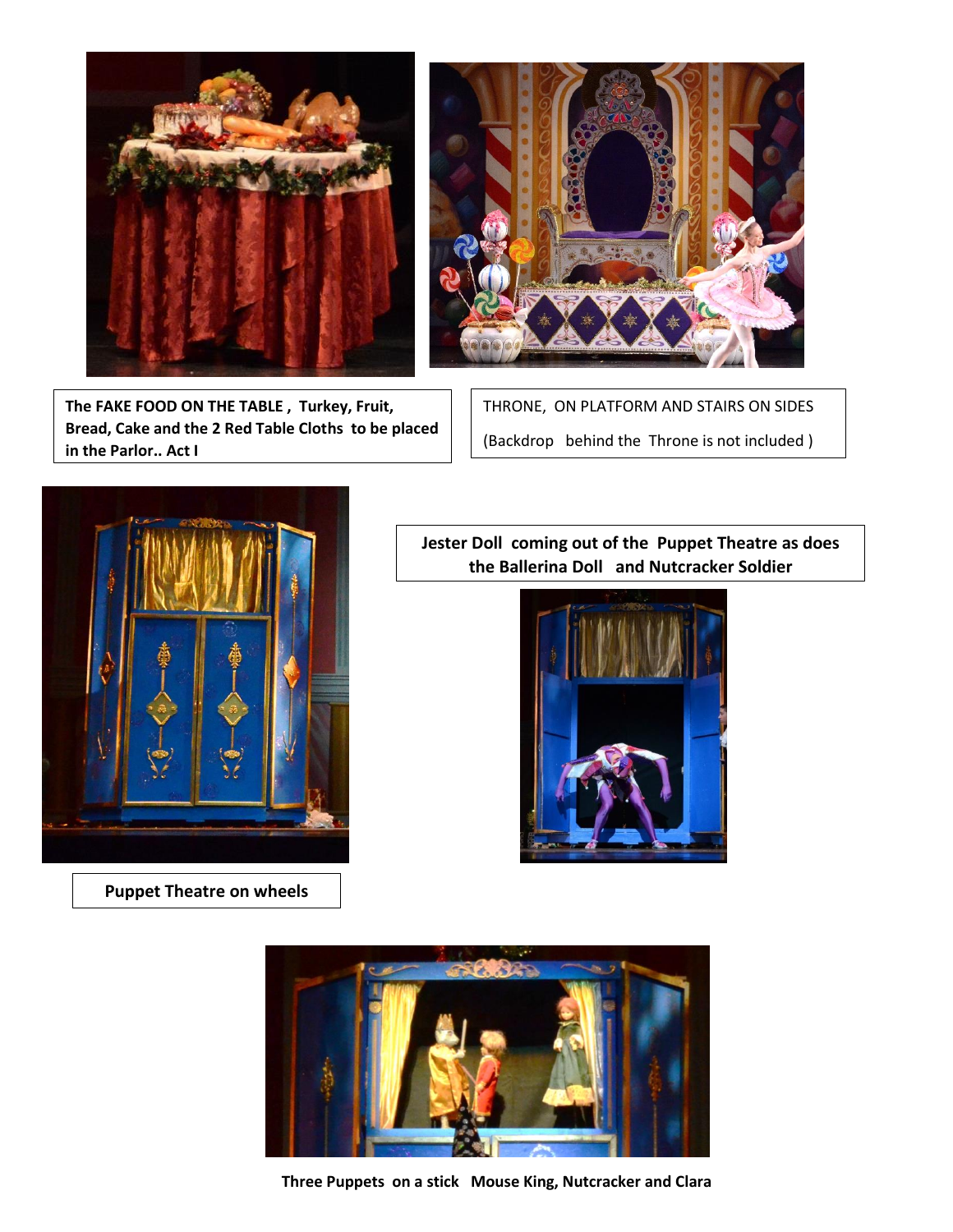# **EXTRA COSTUMES**

#### **6 MEN'S BALLET JACKETS,**



 **Jester, Harlequinade**,**Tuxedo style long sleeve jacket**.. White brocade swirl material..4" plum neck ruffle .. 1" plum ruffle cuffs with gold trim. 3 Large plum buttons



**Dark Blue velour tunic with white chiffon attached sleeves**… **blue and gold trim vertical band down front of tunic… trim with gold and blue beads two black beaded appliques on each side of front of jacket trim with gold and blue stones.**